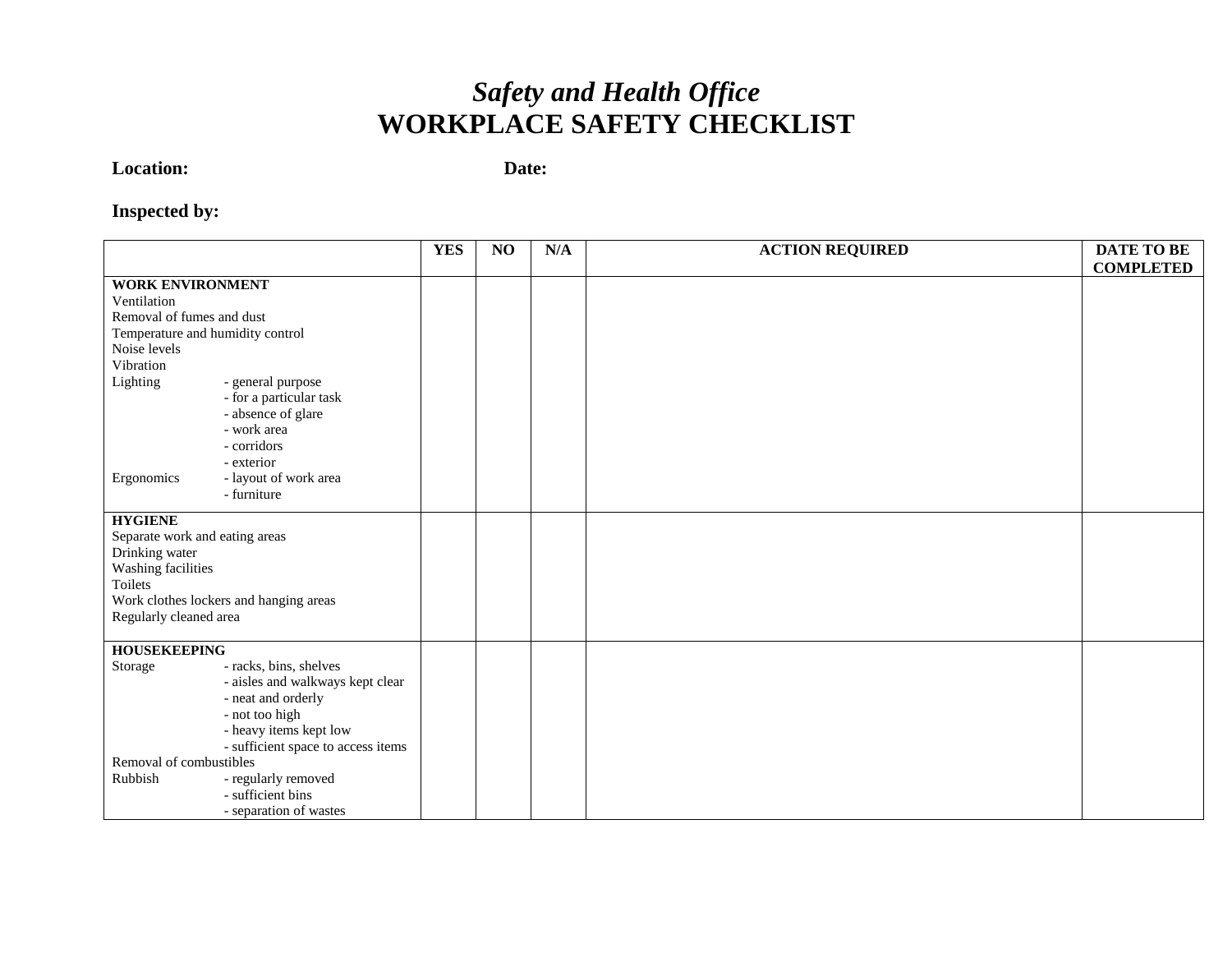|                                               | <b>YES</b> | NO | N/A | <b>ACTION REQUIRED</b> | <b>DATE TO BE</b> |
|-----------------------------------------------|------------|----|-----|------------------------|-------------------|
|                                               |            |    |     |                        | <b>COMPLETED</b>  |
| <b>TRAINING</b>                               |            |    |     |                        |                   |
| Induction                                     |            |    |     |                        |                   |
| Task specific                                 |            |    |     |                        |                   |
| Process specific                              |            |    |     |                        |                   |
| Management                                    |            |    |     |                        |                   |
| Refresher courses                             |            |    |     |                        |                   |
| <b>EMERGENCY EQUIPMENT</b>                    |            |    |     |                        |                   |
| Procedures                                    |            |    |     |                        |                   |
| Contact telephone numbers                     |            |    |     |                        |                   |
| <b>Safety Showers</b>                         |            |    |     |                        |                   |
| Eye wash units                                |            |    |     |                        |                   |
| Breathing apparatus and/or respirators        |            |    |     |                        |                   |
| First Aid kit                                 |            |    |     |                        |                   |
| First Aid Officers<br>- name                  |            |    |     |                        |                   |
| - location                                    |            |    |     |                        |                   |
| Antidotes where applicable                    |            |    |     |                        |                   |
| Torches                                       |            |    |     |                        |                   |
| Loud Hailer                                   |            |    |     |                        |                   |
| <b>Emergency lighting</b>                     |            |    |     |                        |                   |
| <b>FIRE PROTECTION</b>                        |            |    |     |                        |                   |
| - walls and floors<br>Fire separation         |            |    |     |                        |                   |
| - doors and windows                           |            |    |     |                        |                   |
| - ceilings and ducts                          |            |    |     |                        |                   |
| - vertical shafts                             |            |    |     |                        |                   |
| Isolation of risk areas                       |            |    |     |                        |                   |
| Fire detection system                         |            |    |     |                        |                   |
| Alarm and Emergency Evacuation system         |            |    |     |                        |                   |
| Are Alarms audible in all areas               |            |    |     |                        |                   |
| Fire extinguisher - type                      |            |    |     |                        |                   |
| - location                                    |            |    |     |                        |                   |
| - serviced                                    |            |    |     |                        |                   |
| - operator training                           |            |    |     |                        |                   |
| Fire hose reels                               |            |    |     |                        |                   |
| Fire hydrants                                 |            |    |     |                        |                   |
| Automatic fire fighting system                |            |    |     |                        |                   |
| Access for Fire Brigade                       |            |    |     |                        |                   |
| <b>EVACUATION</b>                             |            |    |     |                        |                   |
| Procedures established                        |            |    |     |                        |                   |
| Wardens appointed                             |            |    |     |                        |                   |
| Display of floor plans and escape routes      |            |    |     |                        |                   |
| Practiced regularly (twice yearly)            |            |    |     |                        |                   |
| Communication system                          |            |    |     |                        |                   |
| - unobstructed $\&$ open from inside<br>Exits |            |    |     |                        |                   |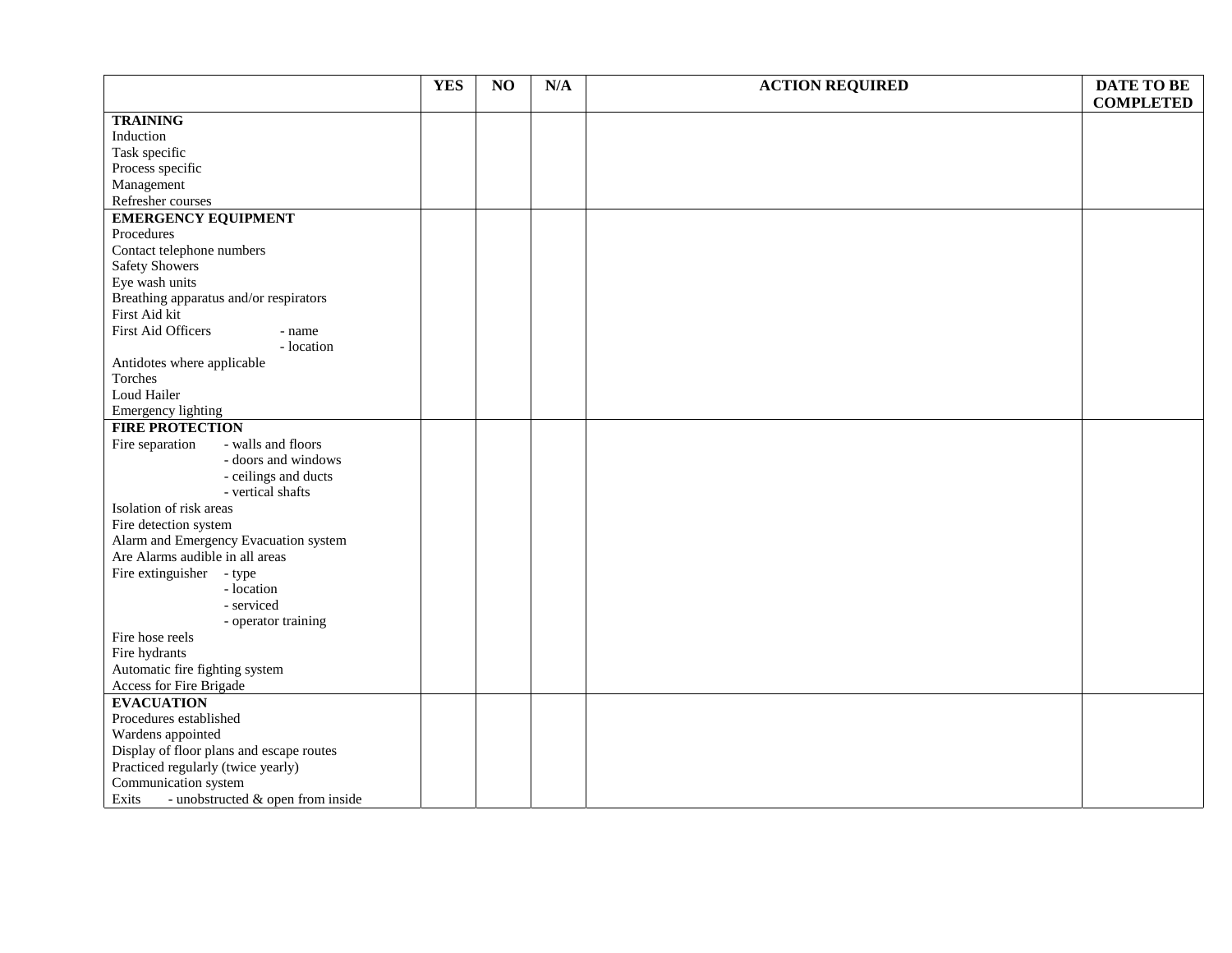|                                                                                                                                                                                                                                                                                                                                                                                                                                                                                      | <b>YES</b> | NO | N/A | <b>ACTION REQUIRED</b> | <b>DATE TO BE</b><br><b>COMPLETED</b> |
|--------------------------------------------------------------------------------------------------------------------------------------------------------------------------------------------------------------------------------------------------------------------------------------------------------------------------------------------------------------------------------------------------------------------------------------------------------------------------------------|------------|----|-----|------------------------|---------------------------------------|
| PERSONNEL PROTECTION<br>(consider correct selection, location, information and<br>warning signs and maintenance)<br>Coats/Overalls<br>Eye protection<br>Gloves<br>Footwear<br>Respirators<br>Helmets<br><b>Hearing Protection</b>                                                                                                                                                                                                                                                    |            |    |     |                        |                                       |
| <b>MANAGEMENT</b><br>OS&H Policy displayed<br>OS&H committee - employee representative<br>- regular meetings<br>Responsibilities defined<br>Departmental Safety Officer (DSO)<br>OS&H employee representatives<br>Safety manual<br>Qualifications and training of operators<br>OS&H review of research projects<br>Accident and incident reporting<br>Hazard reporting and follow up<br>Provision for visitors<br>Provision for disabled<br>Monitoring effectiveness of OS&H program |            |    |     |                        |                                       |
| <b>WORK PRACTICES</b><br>Avoid manual handling<br>Use mechanical handling equipment<br>Confined space procedures<br>Permits<br>- contractors<br>- hot work<br>- fire detection isolation<br>Advice to cleaners and maintenance personnel<br>Not working alone<br>Fail-safe protection<br>Fall protection                                                                                                                                                                             |            |    |     |                        |                                       |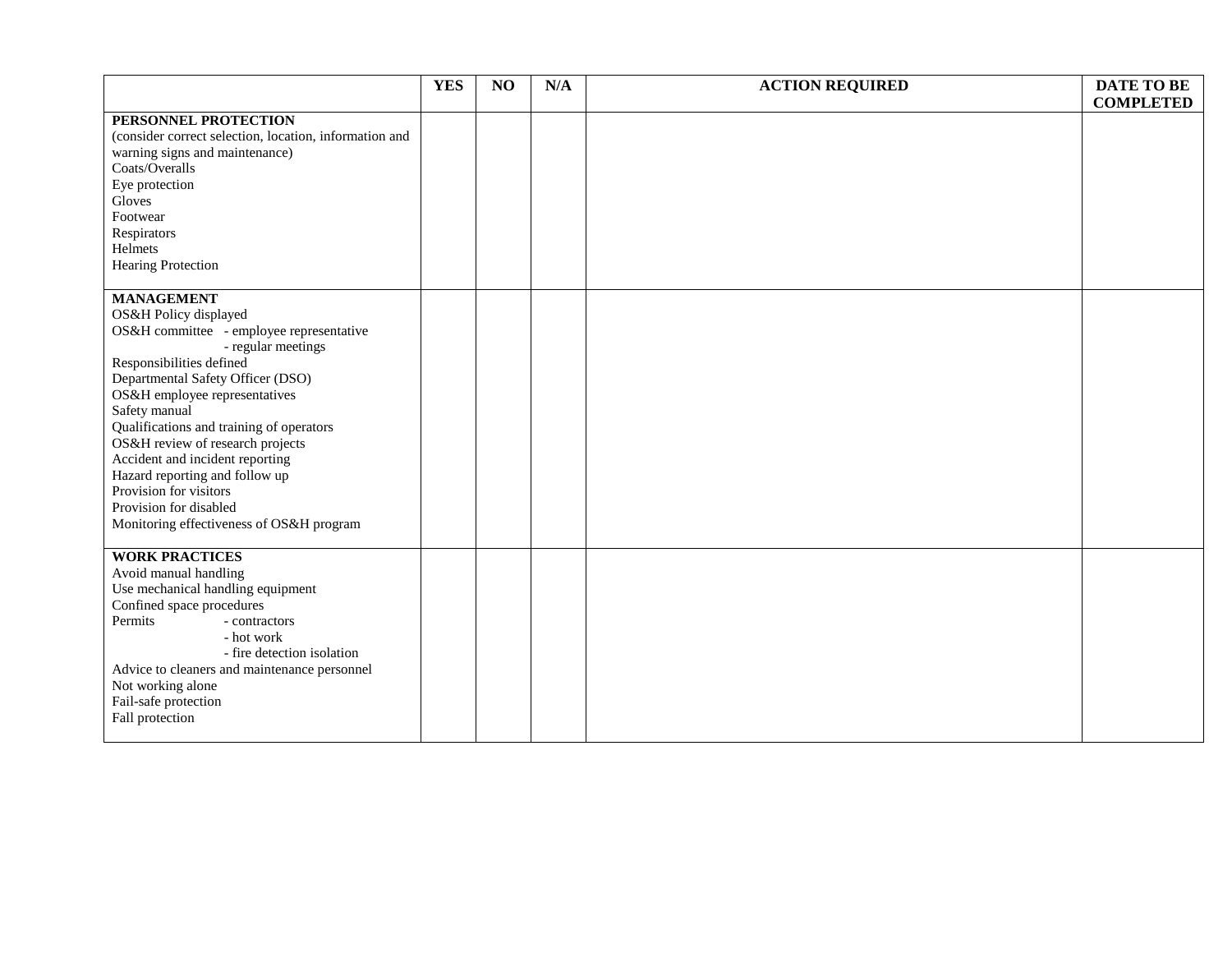|                                                                                                                                                                                                                                                                                            | <b>YES</b> | NO | N/A | <b>ACTION REQUIRED</b> | DATE TO BE<br><b>COMPLETED</b> |
|--------------------------------------------------------------------------------------------------------------------------------------------------------------------------------------------------------------------------------------------------------------------------------------------|------------|----|-----|------------------------|--------------------------------|
| <b>FLAMMABLE LIQUIDS</b><br>AS/NZS 1940 compliant<br>Stored in a flammable liquids cabinet<br>Quantities are not excessive<br>Suitable containers<br>Spark proof electrics<br>Static energy control<br>Class B fire extinguisher near by<br>Correct signage<br>Bunding                     |            |    |     |                        |                                |
| <b>COMPRESSED GASSES</b><br>Reticulated from outside the building<br>Number of cylinders inside rooms<br>Cylinders secured<br>Segregation of incompatible gases<br>Transported on appropriate trolley<br>Serviced regularly<br>Tamper proof<br>Correct signage<br>Check lines carrying gas |            |    |     |                        |                                |
| <b>ACIDS AND POISONS</b><br>Separate storage<br>Corrosive/Acids cabinet<br>Not excessive quantities<br>Correctly signed<br>Neutralising agents<br>Decant in fume hood                                                                                                                      |            |    |     |                        |                                |
| <b>HIGH HAZARD PROCESSES</b><br>Detailed preliminary studies<br>Special protective equipment<br>Independent assessment                                                                                                                                                                     |            |    |     |                        |                                |
| PRESSURE EQUIPMENT<br>Legislation and code compliant<br>Safety devices<br>Regularly maintained<br>Correct signage                                                                                                                                                                          |            |    |     |                        |                                |